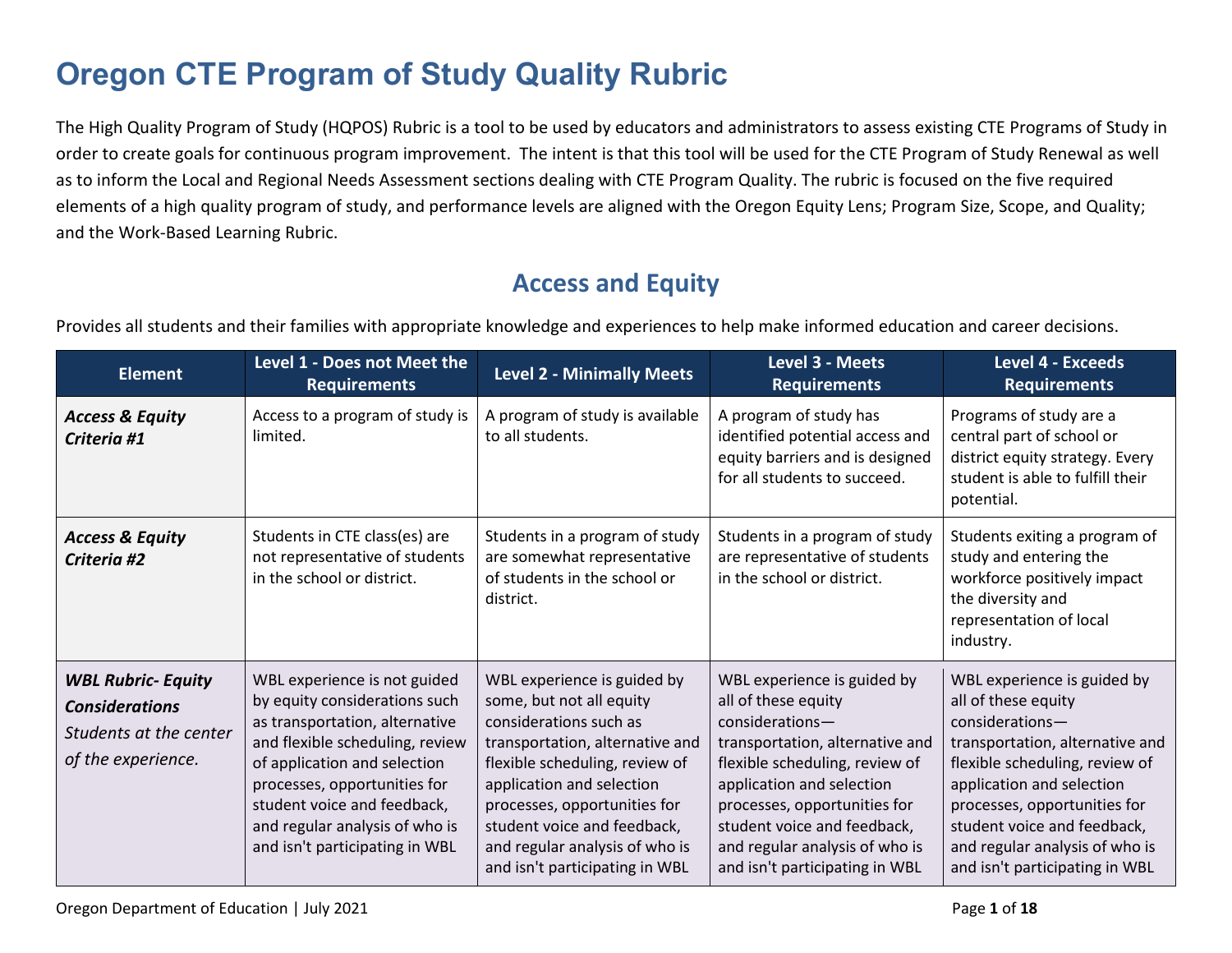| <b>Element</b>                                                                                                                                                                                                                                                         | Level 1 - Does not Meet the<br><b>Requirements</b>                                 | <b>Level 2 - Minimally Meets</b>                                                                                                                                     | Level 3 - Meets<br><b>Requirements</b>                                                                                                                                               | <b>Level 4 - Exceeds</b><br><b>Requirements</b>                                                                                                                                                                                                                                                                                                                                              |
|------------------------------------------------------------------------------------------------------------------------------------------------------------------------------------------------------------------------------------------------------------------------|------------------------------------------------------------------------------------|----------------------------------------------------------------------------------------------------------------------------------------------------------------------|--------------------------------------------------------------------------------------------------------------------------------------------------------------------------------------|----------------------------------------------------------------------------------------------------------------------------------------------------------------------------------------------------------------------------------------------------------------------------------------------------------------------------------------------------------------------------------------------|
|                                                                                                                                                                                                                                                                        | disaggregated by special<br>populations.                                           | disaggregated by special<br>populations.                                                                                                                             | disaggregated by special<br>populations.                                                                                                                                             | disaggregated by special<br>populations. WBL experiences<br>are guided by additional equity<br>considerations developed<br>through this analysis. Equity<br>drives regular and systematic<br>process improvements for<br><b>WBL</b> experiences.                                                                                                                                             |
| <b>WBL Rubric-A variety</b><br>of experiences take<br>place whether in a<br>real, virtual, or<br>simulated workplace<br>setting.<br>Students able to<br>access variety of WBL<br>settings; there is NO<br>requirement for<br>students to access all<br>three settings. | Students do not have access to<br>WBL experiences offered in<br>multiple settings. | Students have access to WBL<br>experiences that take place in<br>simulated, virtual, OR in-<br>person settings and have<br>limited choices between these<br>options. | Students have access to, and<br>participate in, WBL<br>experiences that take place in<br>simulated, virtual, OR in-<br>person settings and have<br>choices between these<br>options. | Students have access to, and<br>participate in, a variety of WBL<br>experiences that take place in<br>simulated, virtual, OR in-<br>person settings and have many<br>choices between these<br>options. Program employs<br>evaluation and continuous<br>improvement methods to<br>ensure that students benefit<br>equally from simulated,<br>virtual, and in-person<br>workplace experiences. |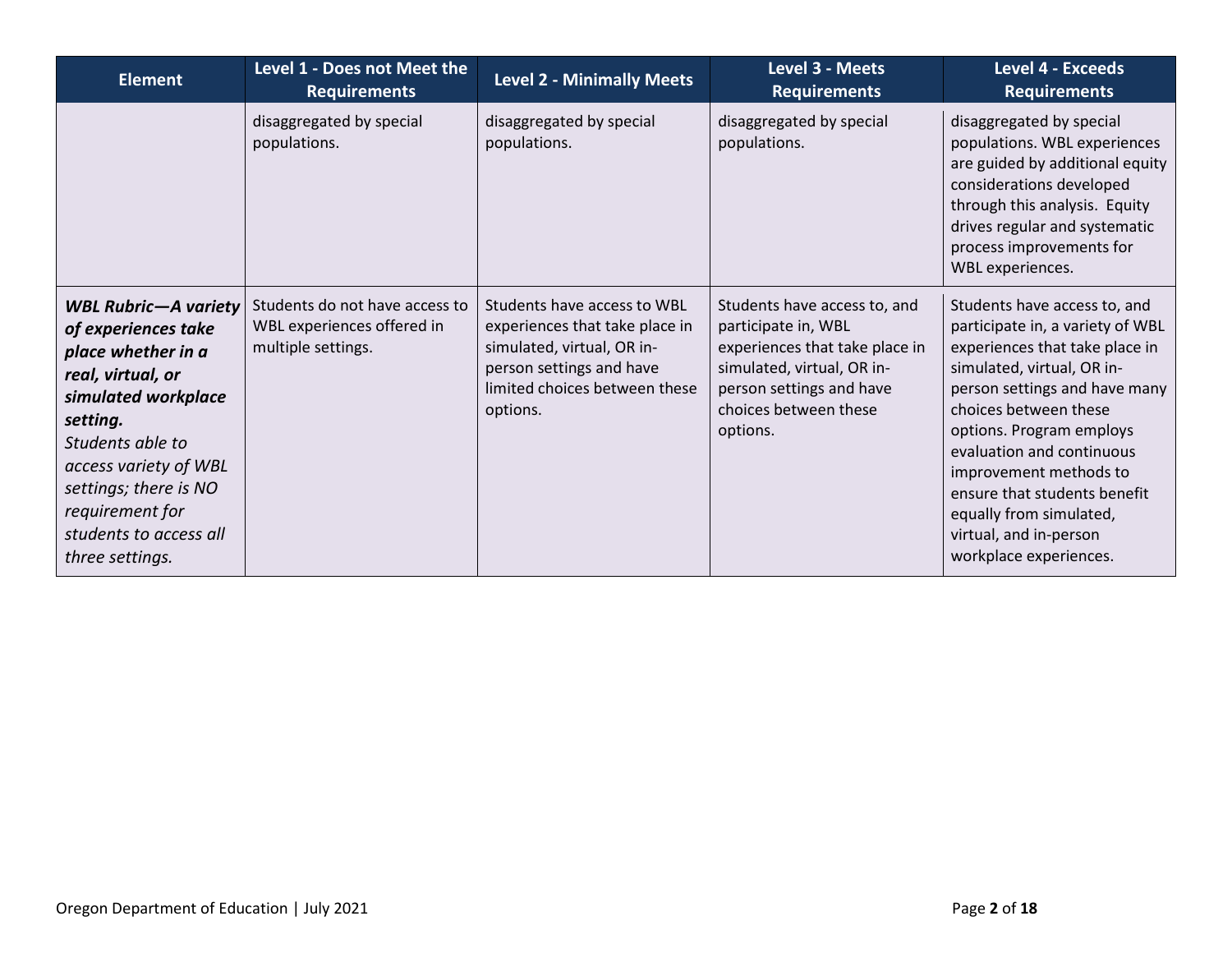### **Standards and Content**

#### *Rigorous Integrated Content*

Appropriately licensed secondary teachers, and postsecondary instructors meeting institution requirements integrate rigorous technical and academic content.\*

| <b>Element</b>                                           | Level 1 - Does not Meet the<br><b>Requirements</b>                                                                                                                                                                            | <b>Level 2 - Minimally Meets</b>                                                                                                                                                                                                | Level 3 - Meets<br><b>Requirements</b>                                                                                                                                                                       | <b>Level 4 - Exceeds</b><br><b>Requirements</b>                                                                                                                                                                               |
|----------------------------------------------------------|-------------------------------------------------------------------------------------------------------------------------------------------------------------------------------------------------------------------------------|---------------------------------------------------------------------------------------------------------------------------------------------------------------------------------------------------------------------------------|--------------------------------------------------------------------------------------------------------------------------------------------------------------------------------------------------------------|-------------------------------------------------------------------------------------------------------------------------------------------------------------------------------------------------------------------------------|
| <b>Rigorous Integrated</b><br><b>Content Criteria #1</b> | Students in CTE classes do not<br>have the opportunity to<br>complete rigorous core<br>academic coursework that is<br>applicable to career interests.                                                                         | Students in CTE classes have<br>limited opportunities to<br>complete rigorous core<br>academic coursework that is<br>applicable to career interests.                                                                            | Students in CTE classes have<br>numerous opportunities to<br>complete rigorous core<br>academic coursework that is<br>applicable to career interests.                                                        | <b>Students in CTE classes</b><br>continuously complete<br>rigorous core academic<br>coursework that is applicable<br>to career interests.                                                                                    |
| <b>Rigorous Integrated</b><br><b>Content Criteria #2</b> | Secondary component of the<br>program does not have a<br>minimum of 3 credits nor<br>aligns to a community college<br>certificate or degree. The<br>community college certificate<br>or degree is not at least 36<br>credits. | Secondary component of the<br>program has either a minimum<br>of 3 credits OR aligns to a<br>community college certificate<br>or degree but not both. The<br>community college certificate<br>or degree is at least 36 credits. | Secondary component of the<br>program has a minimum of 3<br>credits and aligns to a<br>community college certificate<br>or degree. The community<br>college certificate or degree is<br>at least 36 credits. | Secondary component of the<br>program has a minimum of 3<br>credits and aligns or articulates<br>to a community college<br>certificate or degree. The<br>community college certificate<br>or degree is 36 credits or<br>more. |
| <b>Rigorous Integrated</b><br><b>Content Criteria #3</b> | Decisions made about<br>technical and academic<br>content do not consider access<br>to the coursework and create<br>barriers that limit student<br>opportunity.                                                               | Decisions made about<br>technical and academic<br>content occasionally consider<br>access to the coursework and<br>barriers that limit student<br>opportunity.                                                                  | Decisions made about<br>technical and academic<br>content improve access to the<br>coursework and eliminate<br>barriers that limit student<br>opportunity.                                                   | Decisions and actions made to<br>eliminate barriers and improve<br>access lead to improved and<br>demonstrably successful<br>student opportunities and<br>outcomes.                                                           |
| <b>Rigorous Integrated</b><br><b>Content Criteria #4</b> | A CTE teacher does not<br>integrate core academic<br>content into CTE courses as a<br>natural part of the curriculum.                                                                                                         | A CTE teacher occasionally<br>integrates core academic<br>content into CTE courses as a<br>natural part of the curriculum.                                                                                                      | A CTE teacher often integrates<br>core academic content into<br>CTE courses as a natural part<br>of the curriculum.                                                                                          | CTE and core academic<br>content teachers integrate<br>core academic content into<br>CTE courses through<br>collaboration as a natural part<br>of the curriculum of both core<br>courses and CTE courses.                     |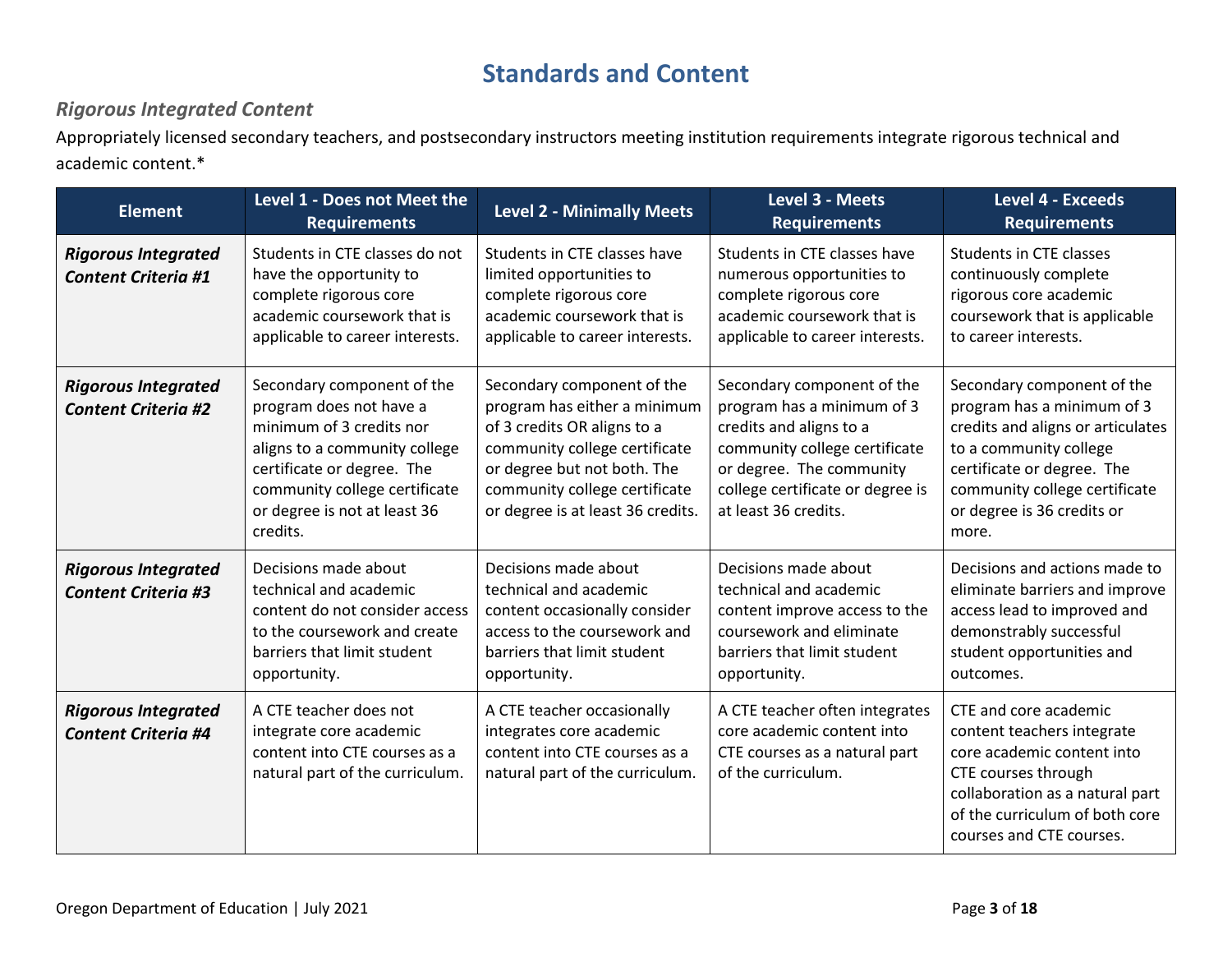| <b>Element</b>                                                                                            | Level 1 - Does not Meet the<br><b>Requirements</b>                                                                                                                                  | <b>Level 2 - Minimally Meets</b>                                                                                                                                                                                       | Level 3 - Meets<br><b>Requirements</b>                                                                                                                                                                                                                              | <b>Level 4 - Exceeds</b><br><b>Requirements</b>                                                                                                                                                                                                                                                                                                              |
|-----------------------------------------------------------------------------------------------------------|-------------------------------------------------------------------------------------------------------------------------------------------------------------------------------------|------------------------------------------------------------------------------------------------------------------------------------------------------------------------------------------------------------------------|---------------------------------------------------------------------------------------------------------------------------------------------------------------------------------------------------------------------------------------------------------------------|--------------------------------------------------------------------------------------------------------------------------------------------------------------------------------------------------------------------------------------------------------------------------------------------------------------------------------------------------------------|
| <b>WBL Rubric- Aligned</b><br>with curriculum and<br><i>instruction.</i><br>Student learning<br>outcomes. | The WBL experience does not<br>have measurable student<br>learning outcomes aligned<br>with the student's program of<br>study that are academic,<br>technical, and/or professional. | The WBL experience has<br>measurable student learning<br>outcomes aligned with the<br>student's program of study<br>that are academic, technical,<br>and/or professional but<br>outcomes may lack clarity or<br>rigor. | The WBL experience has clear<br>and rigorous measurable<br>student learning outcomes<br>aligned with the student's<br>program of study that are<br>academic, technical, and/or<br>professional and students are<br>assessed on achievement of<br>learning outcomes. | The WBL experience has clear<br>and rigorous measurable<br>student learning outcomes<br>aligned with the student's<br>program of study that are<br>academic, technical, and/or<br>professional, and provides<br>students with regular<br>opportunities for feedback<br>from site supervisor and<br>educator on progress toward<br>meeting learning outcomes. |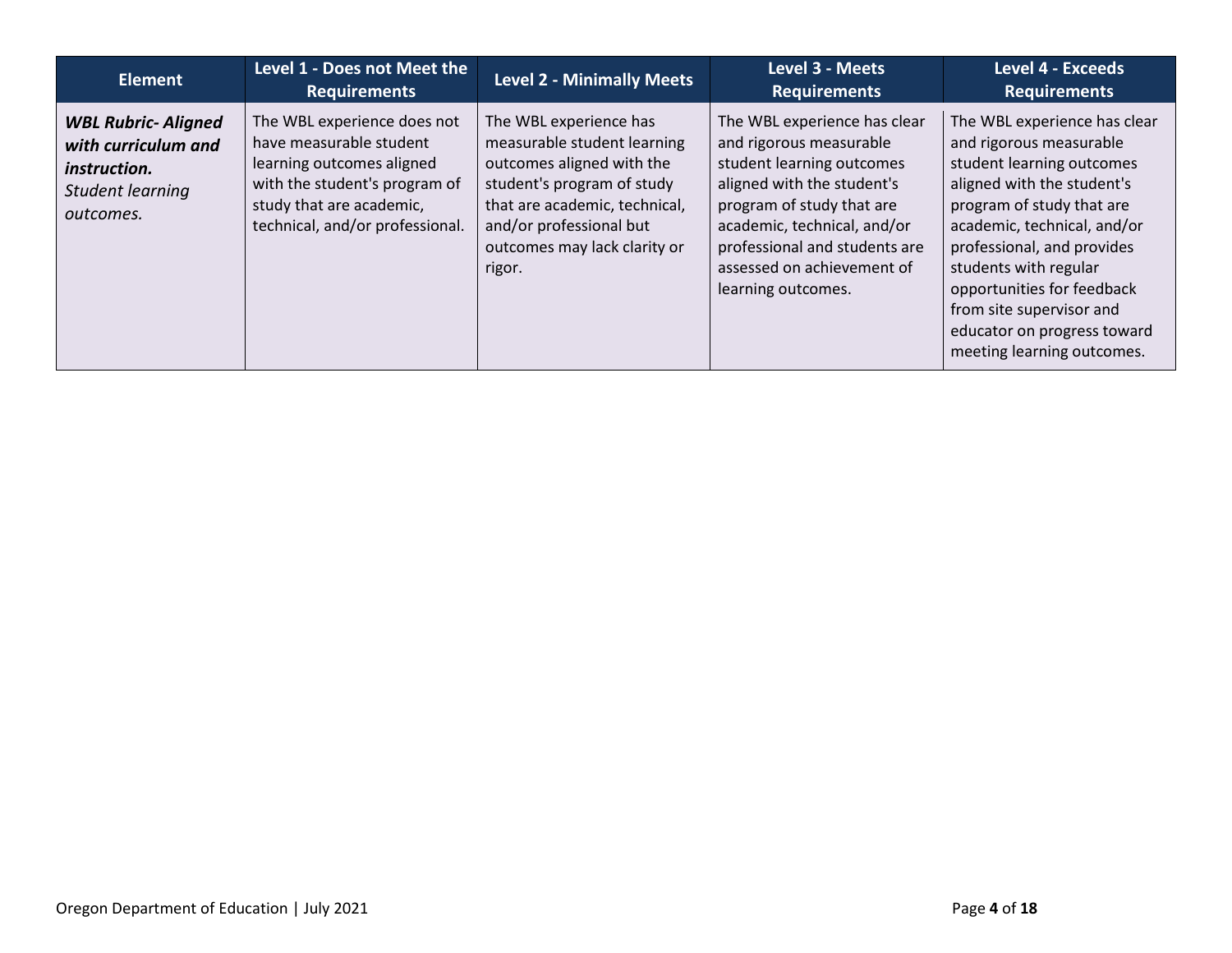### *Engaged Learning*

Engages students through instructional strategies that are relevant, authentic, and meet the needs and interests of all students.

| <b>Element</b>                                             | Level 1 - Does not Meet the<br><b>Requirements</b>                                                            | <b>Level 2 - Minimally Meets</b>                                                                                                 | Level 3 - Meets<br><b>Requirements</b>                                                                                                                                                | <b>Level 4 - Exceeds</b><br><b>Requirements</b>                                                                                                                                        |
|------------------------------------------------------------|---------------------------------------------------------------------------------------------------------------|----------------------------------------------------------------------------------------------------------------------------------|---------------------------------------------------------------------------------------------------------------------------------------------------------------------------------------|----------------------------------------------------------------------------------------------------------------------------------------------------------------------------------------|
| <b>Engaged Learning</b><br>Criteria #1                     | Instruction is teacher-centered<br>where students generate<br>answers to teacher questions.                   | Instruction uses a project-<br>based approach with projects<br>designed by the teacher.                                          | Instruction uses a project-<br>based approach with projects<br>designed by teachers using<br>input from students.                                                                     | Instruction uses a project-<br>based approach with projects<br>defined by student career<br>interests and<br>student/community needs.                                                  |
| <b>Engaged Learning</b><br>Criteria #2                     | Student learning is not<br>connected to aspects of school<br>and community resources.                         | Student learning is<br>occasionally connected to<br>aspects of school and<br>community resources outside<br>the school building. | Student learning is frequently<br>connected to aspects of school<br>that are representative of<br>industry and community<br>resources with onsite<br>opportunities for participation. | Student learning in CTE<br>dissolves boundaries between<br>school and community.                                                                                                       |
| <b>Engaged Learning</b><br>Criteria #3<br>(Secondary)      | Students are not provided<br>adequate opportunities to<br>participate in Student<br>Leadership Organizations. | Students are provided limited<br>opportunities to participate in<br><b>Student Leadership</b><br>Organizations.                  | Students are provided the<br>opportunity to participate in<br><b>Student Leadership</b><br>Organizations.                                                                             | Students are provided varied<br>opportunities to participate in<br><b>Student Leadership</b><br>Organizations.                                                                         |
| <b>Engaged Learning</b><br>Criteria #3<br>(Post-Secondary) | Students are not part of the<br>industry advisory process.                                                    | Students can observe industry<br>advisory groups or are<br>updated on the results of their<br>meetings.                          | Students have the opportunity<br>to participate in industry<br>advisory groups or provide<br>other program-related input.                                                             | Students are a regular part of<br>program advisory evaluation<br>and input process, and are<br>consulted about program-<br>related topics.                                             |
| <b>Engaged Learning</b><br>Criteria #4                     | Assessments are not<br>connected to important<br>industry-based standards.                                    | Assessments address<br>important industry-based<br>standards.                                                                    | Assessments address<br>important industry-based<br>standards and provide<br>feedback to students and<br>teachers resulting in improved<br>practice.                                   | Assessments are tailored to<br>student interest and address<br>important industry-based<br>standards providing feedback<br>to students and teachers<br>resulting in improved practice. |
| <b>Engaged Learning</b><br>Criteria #5                     | All students lack opportunities<br>for engaged learning based on                                              | All students occasionally have<br>opportunities for engaged                                                                      | All students have multiple<br>opportunities for engaged                                                                                                                               | All students have many<br>opportunities for engaged                                                                                                                                    |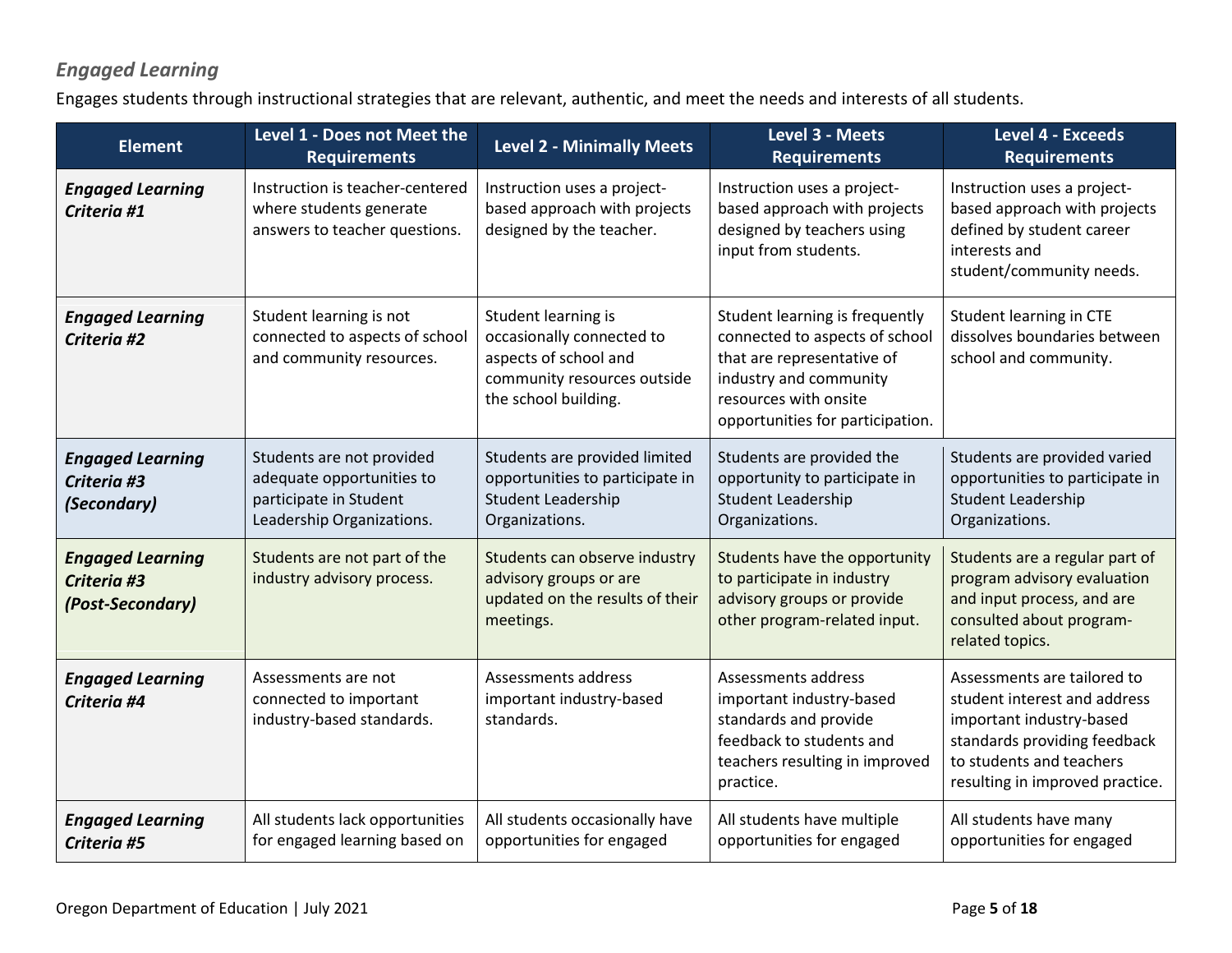| <b>Element</b> | Level 1 - Does not Meet the<br><b>Requirements</b> | <b>Level 2 - Minimally Meets</b> | Level 3 - Meets<br><b>Requirements</b> | Level 4 - Exceeds<br><b>Requirements</b> |
|----------------|----------------------------------------------------|----------------------------------|----------------------------------------|------------------------------------------|
|                | their individual needs and                         | learning based on their          | learning based on their                | learning based on their                  |
|                | interests.                                         | individual needs and interests.  | individual needs and interests.        | individual needs and interests.          |

### *Coherent Curriculum*

Aligns to industry-identified standards and sequences to prepare students for their next steps.\*

| <b>Element</b>                            | Level 1 - Does not Meet the<br><b>Requirements</b>                                                                                                                       | <b>Level 2 - Minimally Meets</b>                                                                                                                                                                                              | Level 3 - Meets<br><b>Requirements</b>                                                                                                                                                                                                                                                | <b>Level 4 - Exceeds</b><br><b>Requirements</b>                                                                                                                                                                                                                                                             |
|-------------------------------------------|--------------------------------------------------------------------------------------------------------------------------------------------------------------------------|-------------------------------------------------------------------------------------------------------------------------------------------------------------------------------------------------------------------------------|---------------------------------------------------------------------------------------------------------------------------------------------------------------------------------------------------------------------------------------------------------------------------------------|-------------------------------------------------------------------------------------------------------------------------------------------------------------------------------------------------------------------------------------------------------------------------------------------------------------|
| <b>Coherent Curriculum</b><br>Criteria #1 | One or more courses are<br>offered that potentially align<br>with industry-identified<br>standards and prepare<br>students for their next<br>education and career steps. | Program is working toward a<br>full sequence of curriculum<br>that is aligned with industry-<br>identified standards. Courses<br>are partially sequenced to<br>prepare students for their next<br>education and career steps. | Full implementation of<br>curriculum aligned to industry-<br>identified standards and<br>taught in sequenced courses<br>to prepare students for a<br>postsecondary credential and<br>career.                                                                                          | Curriculum aligned to industry<br>recognized standards and<br>taught in sequenced courses<br>to prepare students for a<br>postsecondary credential and<br>career is fully implemented<br>and an institutionalized,<br>integral part of the school's<br>CTE offerings.                                       |
| <b>Coherent Curriculum</b><br>Criteria #2 | The program offers only one<br>level of course work for<br>students to participate in.                                                                                   | The program includes multiple<br>courses that are not in a<br>sequence that progresses from<br>introductory to intermediate<br>to advanced content.                                                                           | *The program includes a<br>sequence of courses that<br>progresses from introductory<br>to advanced content in<br>multiple focus areas within the<br>cluster, providing students<br>with the opportunity to<br>become secondary and/or<br>postsecondary concentrators.<br>(Defn Scope) | The program includes multiple<br>course sequence options that<br>progress from introductory to<br>intermediate to advanced<br>content, including<br>postsecondary programing and<br>credentialing, providing<br>students with the opportunity<br>to become secondary and/or<br>postsecondary concentrators. |
| <b>Coherent Curriculum</b><br>Criteria #3 | Curriculum and sequenced<br>courses result in<br>disproportionate outcomes for<br>students.                                                                              | Some curricula and sequenced<br>courses result in proportionate<br>outcomes for students.                                                                                                                                     | Many curriculum and<br>sequenced courses result in<br>proportionate outcomes for all<br>students.                                                                                                                                                                                     | All curriculum and sequenced<br>courses result in proportionate<br>outcomes for all students.                                                                                                                                                                                                               |
| <b>Coherent Curriculum</b><br>Criteria #4 | Courses are not consistently<br>offered and there is no plan to                                                                                                          | A minimum of 1 high school<br>credit is consistently offered                                                                                                                                                                  | A minimum of 2 high school<br>credits are offered in an                                                                                                                                                                                                                               | A minimum of 3 high school<br>credits are offered in an                                                                                                                                                                                                                                                     |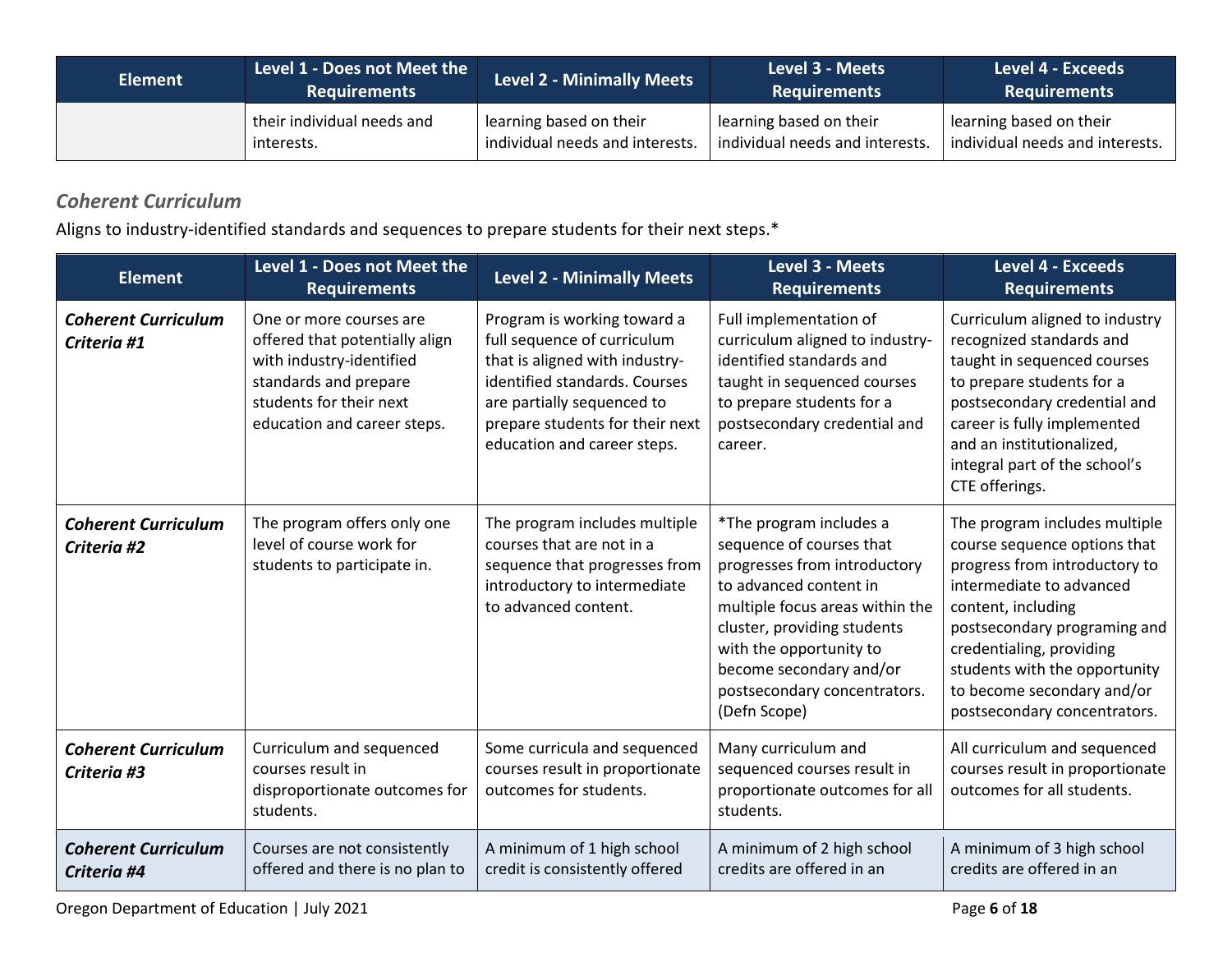| <b>Element</b>                                                | Level 1 - Does not Meet the<br><b>Requirements</b>                                                                                                            | <b>Level 2 - Minimally Meets</b>                                                                                                                         | Level 3 - Meets<br><b>Requirements</b>                                                                                                                                                                 | Level 4 - Exceeds<br><b>Requirements</b>                                                                                                                                                        |
|---------------------------------------------------------------|---------------------------------------------------------------------------------------------------------------------------------------------------------------|----------------------------------------------------------------------------------------------------------------------------------------------------------|--------------------------------------------------------------------------------------------------------------------------------------------------------------------------------------------------------|-------------------------------------------------------------------------------------------------------------------------------------------------------------------------------------------------|
| (Secondary)                                                   | work toward a CTE Program of<br>Study.                                                                                                                        | with a plan to work toward a<br>CTE Program of Study.                                                                                                    | approved CTE Program of<br>Study. Courses include at least<br>one intermediate course.<br>(NOTE: By 2024, the number of<br>required credits for the<br>secondary component will<br>increase to three.) | approved CTE Program of<br>Study. Includes an opportunity<br>for an advanced CTE course.                                                                                                        |
| <b>Coherent Curriculum</b><br>Criteria #4<br>(Post-Secondary) | A college program that aligns<br>with the career cluster and/or<br>industry field is not available<br>and currently the college has<br>no plans to start one. | A certificate of 12 or more<br>credits is available and there<br>are plans to add programs with<br>more credits to qualify as a<br>CTE Program of Study. | A minimum of 36 college<br>credits are offered in an<br>approved CTE Program of<br>Study that leads to an industry<br>recognized certificate.                                                          | Where applicable, an<br>approved CTE Program of<br>Study will lead to an Associate<br>of Applied Science (AAS)<br>degree, and may transfer to a<br>university.                                  |
| <b>Coherent Curriculum</b><br>Criteria #5<br>(Secondary)      | No connection to related<br>postsecondary education.                                                                                                          | Program has identified<br>possible postsecondary<br>alignment.                                                                                           | Program is aligned to<br>postsecondary opportunities<br>through collaboration.                                                                                                                         | High schools and colleges work<br>together to transition students<br>smoothly from program<br>entrance through to<br>completion and employment.                                                 |
| <b>Coherent Curriculum</b><br>Criteria #5<br>(Post-Secondary) | No connection to secondary<br>education.                                                                                                                      | Program has identified<br>possible secondary alignment.                                                                                                  | Program is aligned to<br>secondary opportunities<br>through collaboration.                                                                                                                             | High schools and colleges work<br>along with industry to<br>transition students smoothly<br>from program entrance<br>through to degree or<br>certificate and into<br>employment in their field. |

**\*** Indicates elements contained in the definition for size, scope, and quality of a CTE Program of Study.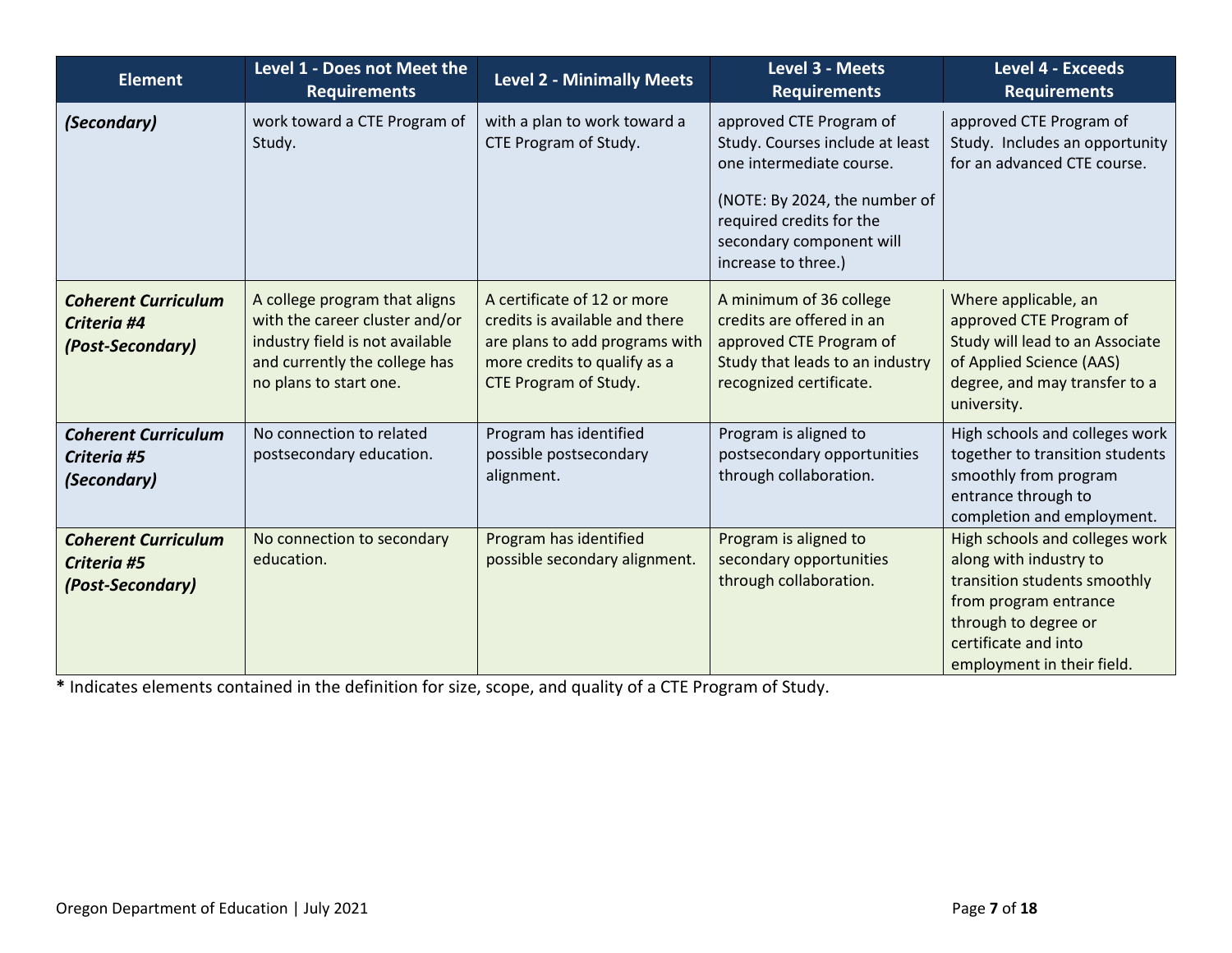# **Alignment and Articulation**

#### *Partnerships*

Actively engages employer and educator partners to develop, enhance, and support the CTE program in a manner that is sustainable.

| <b>Element</b>                                                                                            | Level 1 - Does not Meet the<br><b>Requirements</b>                                                                                                                                                                                | <b>Level 2 - Minimally Meets</b>                                                                                                                                                                                     | Level 3 - Meets<br><b>Requirements</b>                                                                                                                                                                                 | <b>Level 4 - Exceeds</b><br><b>Requirements</b>                                                                                                                                                                                     |
|-----------------------------------------------------------------------------------------------------------|-----------------------------------------------------------------------------------------------------------------------------------------------------------------------------------------------------------------------------------|----------------------------------------------------------------------------------------------------------------------------------------------------------------------------------------------------------------------|------------------------------------------------------------------------------------------------------------------------------------------------------------------------------------------------------------------------|-------------------------------------------------------------------------------------------------------------------------------------------------------------------------------------------------------------------------------------|
| <b>Partnerships Criteria</b><br>#1                                                                        | Partnerships not established.                                                                                                                                                                                                     | Partnerships are informal, with<br>partners involved in program<br>design and development.                                                                                                                           | Partnerships are somewhat<br>formalized, with partners<br>involved in program design,<br>development, and<br>implementation.                                                                                           | Partnerships are formalized<br>with written agreements and<br>with partners involved in<br>program design, development,<br>implementation, evaluation,<br>and continuous improvement.                                               |
| <b>Partnerships Criteria</b><br>#2                                                                        | Program does not support<br>partners.                                                                                                                                                                                             | Program supports partners by<br>helping students become<br>aware of career pathways<br>associated with the partners.                                                                                                 | Program supports partners by<br>opening opportunities for<br>partners to provide career-<br>related activities such as<br><b>Career Related Learning</b><br>Experiences, job shadows,<br>mentorships, etc.             | Program supports partners<br>through participation in<br>partner activities such as<br>community college advisory<br>committees and local<br>Workforce Investment Board<br>meetings.                                                |
| <b>Partnerships Criteria</b><br>#3                                                                        | Program planning and<br>improvement efforts ignore<br>community partners that are<br>representative of the<br>community and students<br>served, including currently and<br>historically marginalized<br>populations.              | Program planning and<br>improvement efforts inform<br>community partners that are<br>representative of the<br>community and students<br>served, including currently and<br>historically marginalized<br>populations. | Program planning and<br>improvement efforts involve<br>community partners that are<br>representative of the<br>community and students<br>served, including currently and<br>historically marginalized<br>populations.  | Program planning and<br>improvement efforts involve<br>active collaboration with<br>community partners that are<br>representative of the<br>community and students<br>served, including currently and<br>historically marginalized. |
| <b>WBL Rubric-</b> Sustained<br>interaction with<br>business, industry, or<br>community<br>professionals. | WBL experience is a one-day,<br>stand-alone experience that<br>provides minimal student and<br>industry interaction, does not<br>provide first-hand engagement<br>with tasks in a given career<br>field, and students gain little | WBL experience provides<br>some feedback from industry<br>partner to students as they<br>progress through the<br>experience, and offers limited<br>opportunities for first-hand<br>engagement with tasks in a        | WBL experience provides<br>continuous feedback from<br>industry partner to students as<br>they progress through the<br>experience, offers regular first-<br>hand engagement with tasks in<br>a given career field, and | WBL experience involves<br>students independently<br>communicating directly with<br>industry partner each week,<br>and offers regular, ongoing,<br>and sustained first-hand<br>engagement with tasks in a                           |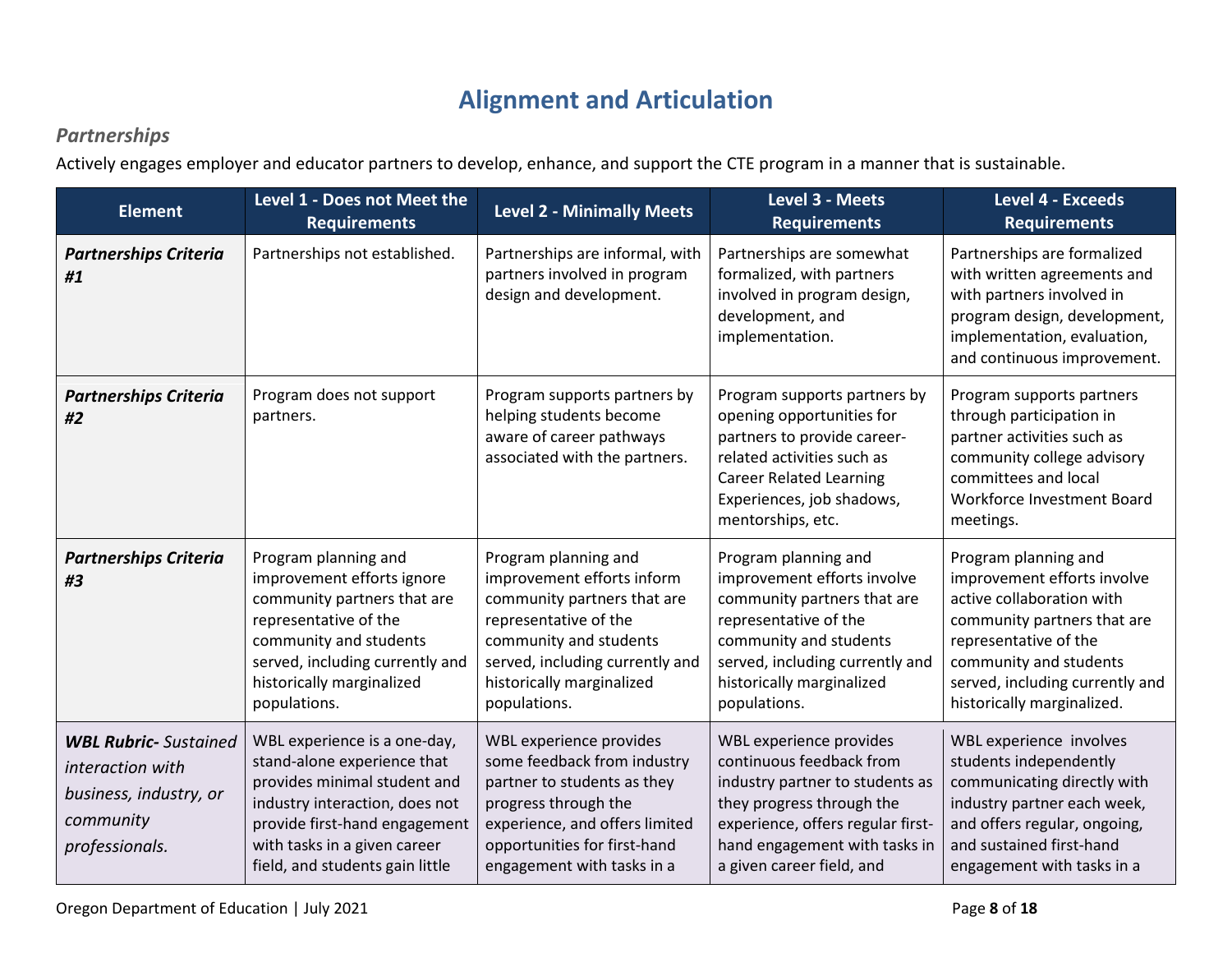| <b>Element</b>                                                                                                                                     | <b>Level 1 - Does not Meet the</b><br><b>Requirements</b>                                                                                            | <b>Level 2 - Minimally Meets</b>                                                                              | Level 3 - Meets<br><b>Requirements</b>                                                           | <b>Level 4 - Exceeds</b><br><b>Requirements</b>                                                                                                                                                                                                                    |
|----------------------------------------------------------------------------------------------------------------------------------------------------|------------------------------------------------------------------------------------------------------------------------------------------------------|---------------------------------------------------------------------------------------------------------------|--------------------------------------------------------------------------------------------------|--------------------------------------------------------------------------------------------------------------------------------------------------------------------------------------------------------------------------------------------------------------------|
| "a prolonged or<br>extended period-not $a$<br>stand-alone or one-day.<br>Happen during a school<br>term, summer term, or<br>short term-intensive." | knowledge from the industry<br>partners' involvement.<br>Industry engagement is limited<br>to communication between<br>the teacher and partner only. | given career field. The<br>conversation between industry<br>and students is often<br>prompted by the teacher. | involves some ongoing<br>independent communication<br>between students and industry<br>partners. | given career field. Students<br>partake in individualized<br>dialogue that leads to career<br>growth. The communication<br>creates strong relationships<br>between the student and<br>industry partner that will link<br>the student to their next<br>career step. |

#### *Credentials*

Links instruction to meaningful college credit or industry credentials that can lead to high skill, high wage, and in-demand occupations.

| <b>Element</b>                    | Level 1 - Does not Meet the<br><b>Requirements</b>                                                                                                                             | <b>Level 2 - Minimally Meets</b>                                                                                                                                     | Level 3 - Meets<br><b>Requirements</b>                                                                                                                    | <b>Level 4 - Exceeds</b><br><b>Requirements</b>                                                                                                                                                                             |
|-----------------------------------|--------------------------------------------------------------------------------------------------------------------------------------------------------------------------------|----------------------------------------------------------------------------------------------------------------------------------------------------------------------|-----------------------------------------------------------------------------------------------------------------------------------------------------------|-----------------------------------------------------------------------------------------------------------------------------------------------------------------------------------------------------------------------------|
| <b>Credentials Criteria</b><br>#1 | Program is in the process of<br>researching appropriate and<br>available certifications.                                                                                       | An appropriate industry<br>credential is identified and<br>available to program<br>completers in both secondary<br>and postsecondary.                                | Some program completers<br>earn an industry credential, or<br>combination of credentials,<br>that are approved by ODE and<br>HECC.                        | A high percentage of program<br>completers earn ODE and<br><b>HECC approved industry</b><br>recognized credentials, or a<br>combination of credentials,<br>that increase their<br>employability in that industry.           |
| <b>Credentials Criteria</b><br>#2 | Historically and currently<br>marginalized students earn<br>industry credentials, or<br>combinations of credentials, at<br>a much lower rate when<br>compared to all students. | Historically and currently<br>marginalized students earn<br>industry credentials, or<br>combinations of credentials, at<br>a lower rate compared to all<br>students. | Historically and currently<br>marginalized students earn<br>industry credentials, or<br>combinations of credentials, at<br>the same rate as all students. | Historically and currently<br>marginalized students earn<br>industry credentials, or<br>combinations of credentials, at<br>the same rate as all students,<br>and concrete plans are in place<br>to keep rates proportional. |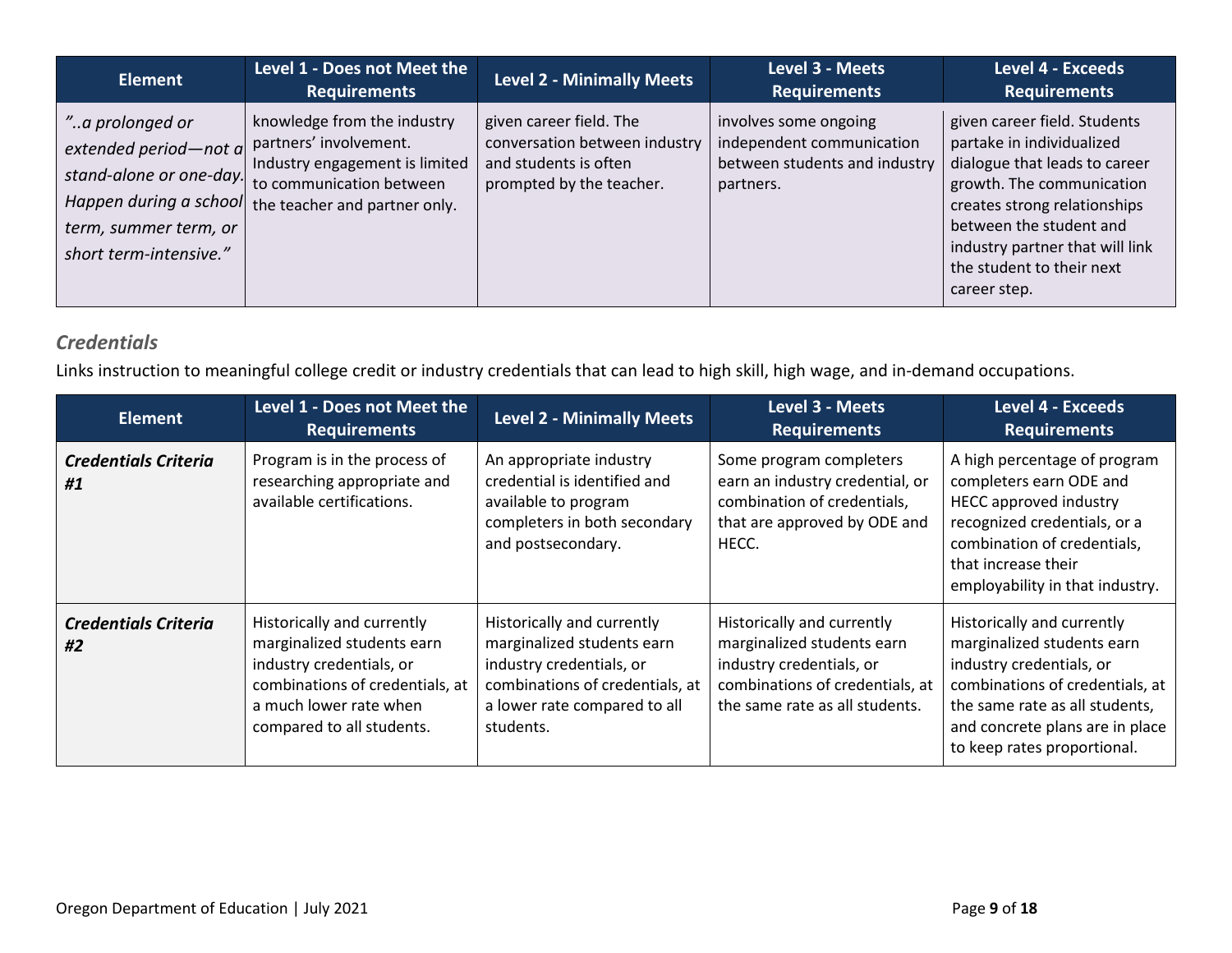| <b>Element</b>                                                                                                                                            | Level 1 - Does not Meet the<br><b>Requirements</b>                                                                                                                                   | <b>Level 2 - Minimally Meets</b>                                                                                                                                                                                                                                                                                                                                                                                                                                                                                                                                      | Level 3 - Meets<br><b>Requirements</b>                                                                                                                                                                                                                                                                                                                                                                                                                                                                                                            | <b>Level 4 - Exceeds</b><br><b>Requirements</b>                                                                                                                                                                                                                                                                                                                                                                                                                                                                                                            |
|-----------------------------------------------------------------------------------------------------------------------------------------------------------|--------------------------------------------------------------------------------------------------------------------------------------------------------------------------------------|-----------------------------------------------------------------------------------------------------------------------------------------------------------------------------------------------------------------------------------------------------------------------------------------------------------------------------------------------------------------------------------------------------------------------------------------------------------------------------------------------------------------------------------------------------------------------|---------------------------------------------------------------------------------------------------------------------------------------------------------------------------------------------------------------------------------------------------------------------------------------------------------------------------------------------------------------------------------------------------------------------------------------------------------------------------------------------------------------------------------------------------|------------------------------------------------------------------------------------------------------------------------------------------------------------------------------------------------------------------------------------------------------------------------------------------------------------------------------------------------------------------------------------------------------------------------------------------------------------------------------------------------------------------------------------------------------------|
| <b>WBL Rubric-</b> Earning of<br>credit or outcome<br>verification.<br>Outcome/evidence of<br>work-based learning<br>experience<br>(tangible/intangible). | There is no evidence that<br>work-based learning occurred.<br>Students are unable to provide<br>tangible or intangible evidence<br>supporting the completion of a<br>WBL experience. | Students produce limited<br>evidence for teacher<br>evaluation that work-based<br>learning occurred, including<br>but not limited to work<br>portfolios highlighting<br>completed work, academic,<br>technical and/or professional<br>skills assessment, completed<br>projects and assignments,<br>attendance records, or any<br>other specific type of evidence<br>that documents achievement<br>of measurable student<br>learning outcomes.<br>Students can provide minimal<br>tangible or intangible evidence<br>supporting the completion of a<br>WBL experience. | Students produce evidence for<br>teacher evaluation that work-<br>based learning occurred,<br>including but not limited to<br>work portfolios highlighting<br>completed work, academic,<br>technical and/or professional<br>skills assessment, completed<br>projects and assignments,<br>attendance records, or any<br>other specific type of evidence<br>that documents achievement<br>of measurable student<br>learning outcomes.<br>Students are able to document<br>and record specific skills from<br>the WBL experience on their<br>resume. | Students produce robust<br>evidence for teacher<br>evaluation that work-based<br>learning occurred, including<br>but not limited to work<br>portfolios highlighting<br>completed work, academic,<br>technical and/or professional<br>skills assessment, completed<br>projects and assignments,<br>attendance records, or any<br>other specific type of evidence<br>that documents achievement<br>of measurable student<br>learning outcomes.<br>Students are able to document<br>and record specific skills from<br>the WBL experience on their<br>resume. |

#### *Facilities and Equipment*

Provides students with safe access to facilities and equipment that are appropriate to the type of instruction and reflect workforce needs.

| <b>Element</b>                                        | Level 1 - Does not Meet the<br><b>Requirements</b>                                       | <b>Level 2 - Minimally Meets</b>                                                                                                                                         | Level 3 - Meets<br><b>Requirements</b>                                                                                      | <b>Level 4 - Exceeds</b><br><b>Requirements</b>                                                                                     |
|-------------------------------------------------------|------------------------------------------------------------------------------------------|--------------------------------------------------------------------------------------------------------------------------------------------------------------------------|-----------------------------------------------------------------------------------------------------------------------------|-------------------------------------------------------------------------------------------------------------------------------------|
| <b>Facilities and</b><br><b>Equipment Criteria #1</b> | The school system provides<br>basic facilities and equipment<br>for elective coursework. | The school system provides<br>basic facilities and equipment<br>needs while planning to<br>upgrade to industry standards<br>that are appropriate for<br>workforce needs. | The school system provides<br>industry standard facilities and<br>equipment that are<br>appropriate for workforce<br>needs. | Provides and maintains<br>specialized equipment used to<br>meet industry standard<br>certification and/or local<br>workforce needs. |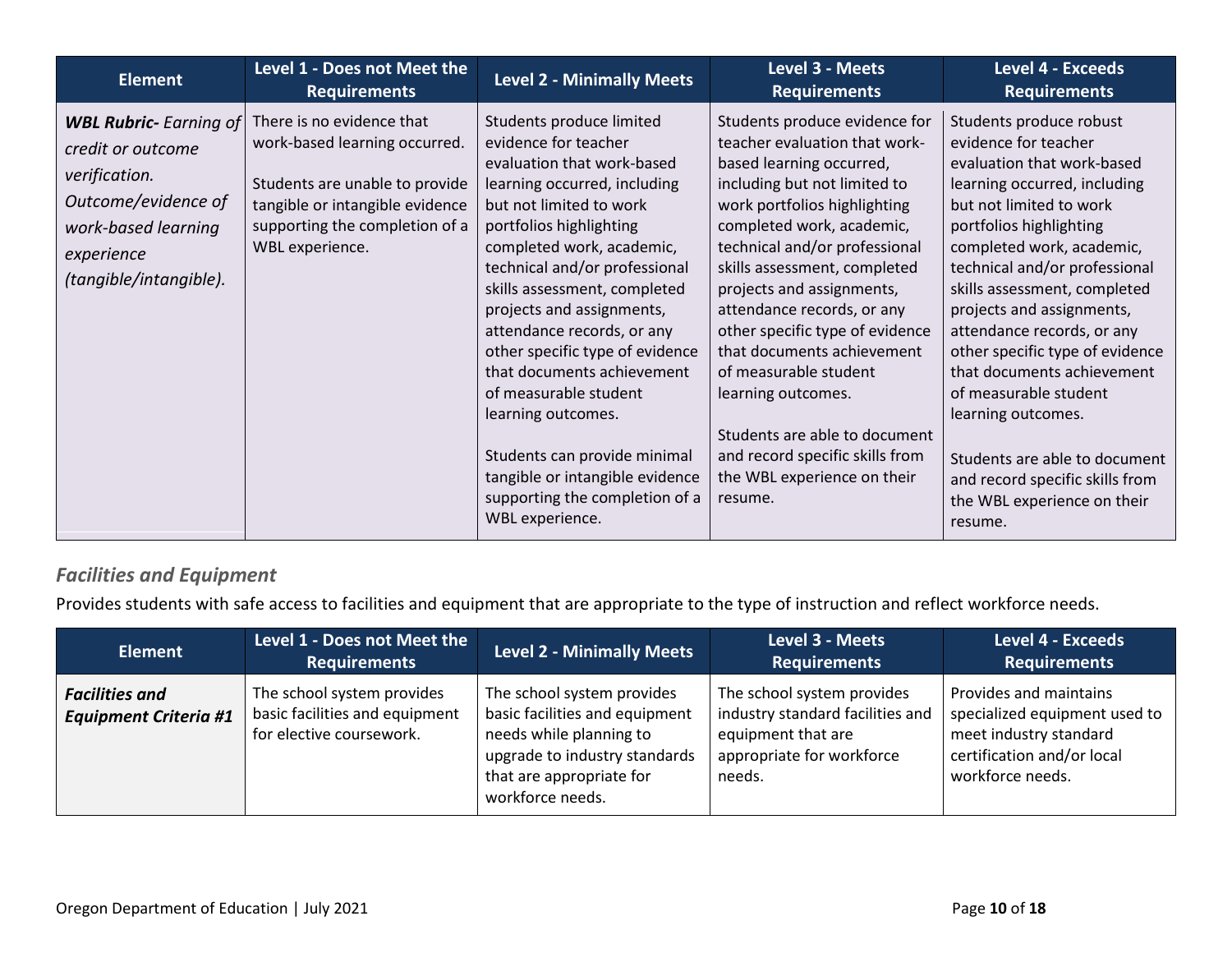| <b>Element</b>                                        | Level 1 - Does not Meet the<br><b>Requirements</b>                                                                                                                               | <b>Level 2 - Minimally Meets</b>                                                                                                                                                         | Level 3 - Meets<br><b>Requirements</b>                                                                                                                                                                     | <b>Level 4 - Exceeds</b><br><b>Requirements</b>                                                                                                                                                                                                                      |
|-------------------------------------------------------|----------------------------------------------------------------------------------------------------------------------------------------------------------------------------------|------------------------------------------------------------------------------------------------------------------------------------------------------------------------------------------|------------------------------------------------------------------------------------------------------------------------------------------------------------------------------------------------------------|----------------------------------------------------------------------------------------------------------------------------------------------------------------------------------------------------------------------------------------------------------------------|
| <b>Facilities and</b><br><b>Equipment Criteria #2</b> | Facilities, equipment, and<br>environment are not provided<br>equitably to historically and<br>currently marginalized<br>students. There is no plan to<br>address the disparity. | Facilities, equipment, and<br>environment are not provided<br>equitably to historically and<br>currently marginalized<br>students. Plans have been<br>made to address the disparity.     | Facilities, equipment, and<br>environment are provided<br>equitably to advance<br>opportunities for historically<br>and currently marginalized<br>students.                                                | Facilities, equipment, and<br>environment are provided<br>equitably to advance<br>opportunities for historically<br>and currently marginalized<br>students and the program<br>could be considered as a<br>model in providing equitable<br>services for all students. |
| <b>Facilities and</b><br><b>Equipment Criteria #3</b> | The basic safety and<br>cleanliness standards for a<br>non-CTE classroom are being<br>met.                                                                                       | The basic safety and<br>cleanliness standards that are<br>appropriate for a CTE learning<br>environment are being met<br>and include implementing<br>industry recommended<br>guidelines. | The CTE learning environment<br>adheres to industry<br>expectations/guidelines<br>concerning safety and<br>cleanliness and the programs<br>work collaboratively with<br>business and industry<br>partners. | The CTE learning environment<br>adheres to industry<br>expectations/guidelines<br>concerning safety and<br>cleanliness and could be used<br>as a model instruction and/or<br>production space for<br>education or industry<br>purposes.                              |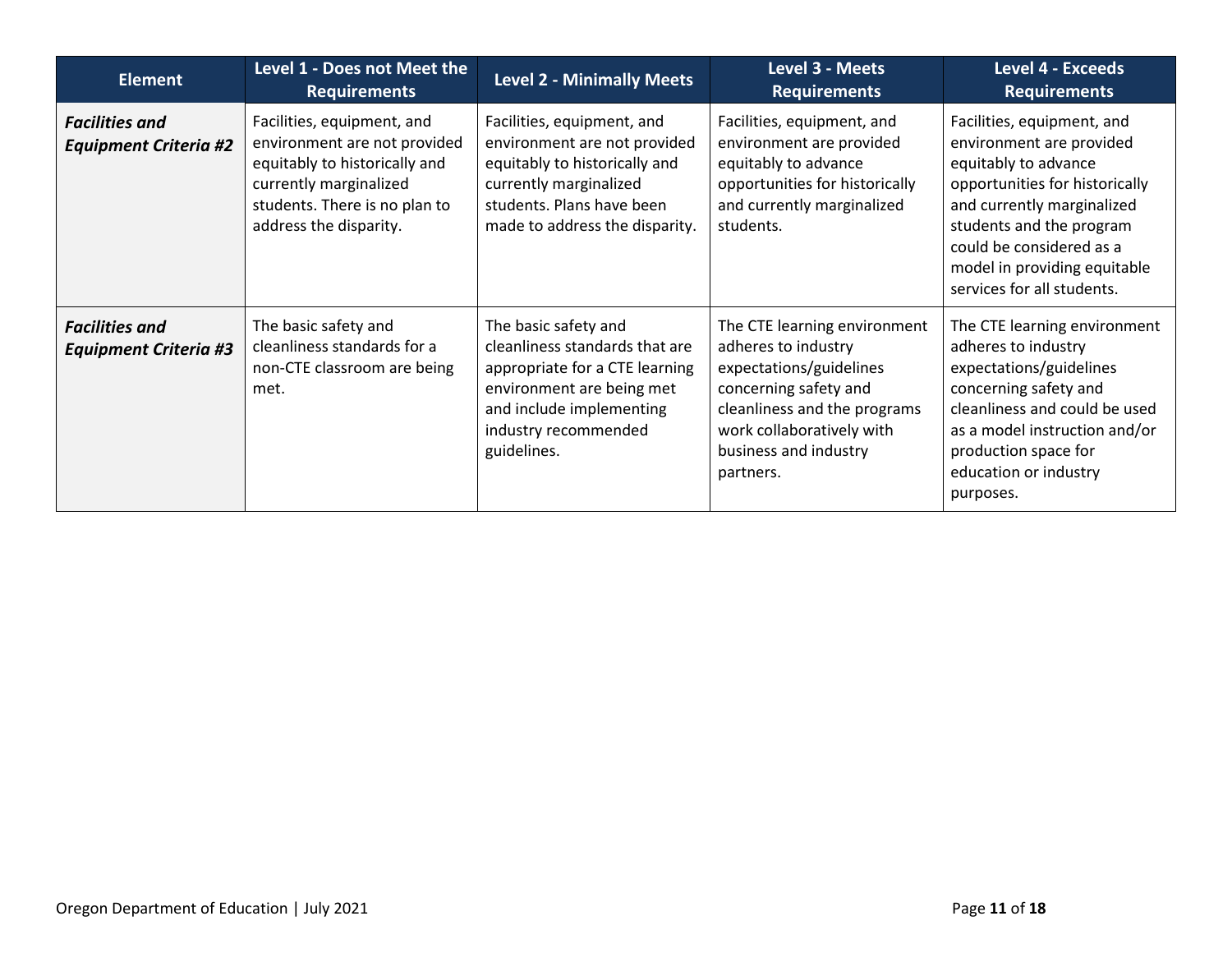### **Accountability and Evaluation**

#### *Continuous Improvement*

Revises the program of study based on student performance, economic demand, and employer requirements.

| <b>Element</b>                                         | Level 1 - Does not Meet the<br><b>Requirements</b>                                                                                                                                                                                                         | <b>Level 2 - Minimally Meets</b>                                                                                                                                                                                                                                 | Level 3 - Meets<br><b>Requirements</b>                                                                                                                                                                                                                                       | <b>Level 4 - Exceeds</b><br><b>Requirements</b>                                                                                                                                                                                                                                           |
|--------------------------------------------------------|------------------------------------------------------------------------------------------------------------------------------------------------------------------------------------------------------------------------------------------------------------|------------------------------------------------------------------------------------------------------------------------------------------------------------------------------------------------------------------------------------------------------------------|------------------------------------------------------------------------------------------------------------------------------------------------------------------------------------------------------------------------------------------------------------------------------|-------------------------------------------------------------------------------------------------------------------------------------------------------------------------------------------------------------------------------------------------------------------------------------------|
| <b>Continuous</b><br><b>Improvement Criteria</b><br>#1 | Local/Regional Institution data<br>are available. CTE-specific data<br>are not available.                                                                                                                                                                  | CTE-specific data are collected<br>and submitted.                                                                                                                                                                                                                | CTE-specific data are collected,<br>validated, and reviewed before<br>submission.                                                                                                                                                                                            | CTE-specific data are collected,<br>validated, and reviewed before<br>submission. This data is used in<br>program evaluation and<br>continuous improvement.                                                                                                                               |
| <b>Continuous</b><br><b>Improvement Criteria</b><br>#2 | Program goals and<br>professional development are<br>not linked to local and regional<br>needs assessments that<br>include labor market<br>information and the voice of<br>historically and currently<br>marginalized populations<br>within the community. | Program goals and<br>professional development are<br>sometimes linked to local and<br>regional needs assessments<br>that include labor market<br>information and the voice of<br>historically and currently<br>marginalized populations<br>within the community. | *Program goals and<br>professional development are<br>linked to local and regional<br>needs assessments that<br>include labor market<br>information and the voice of<br>historically and currently<br>marginalized populations<br>within the community. (Defn<br>of Quality) | Program goals and<br>professional development are<br>closely linked to local and<br>regional needs assessments<br>that include labor market<br>information and collaboration<br>with historically and currently<br>marginalized populations<br>within the community.                      |
| <b>Continuous</b><br><b>Improvement Criteria</b><br>#3 | The program never uses<br>disaggregated data to inform<br>continuous improvement.                                                                                                                                                                          | The program rarely uses<br>disaggregated data to inform<br>continuous improvement and<br>does not focus on student<br>retention and completion,<br>particularly for historically and<br>currently marginalized<br>populations.                                   | *The program uses<br>disaggregated data to inform<br>continuous improvement,<br>including a focus on student<br>retention and completion,<br>particularly for historically and<br>currently marginalized<br>populations. (Defn of Quality)                                   | The program uses<br>disaggregated data to inform<br>continuous improvement,<br>including a focus on student<br>retention and completion,<br>particularly for historically and<br>currently marginalized<br>populations. No programmatic<br>decisions are made without<br>consulting data. |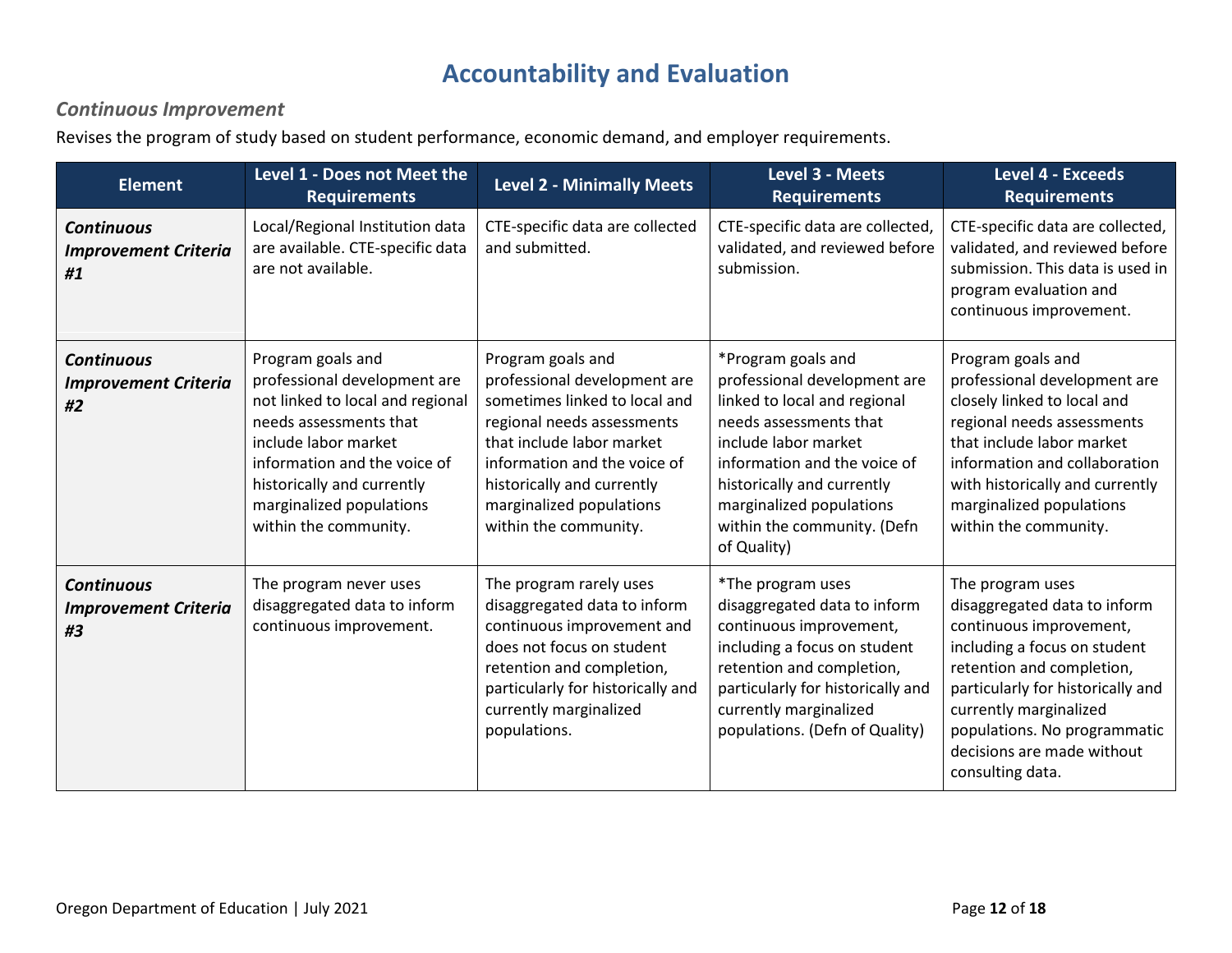| <b>Element</b>                                                        | Level 1 - Does not Meet the<br><b>Requirements</b>                                                                                                                            | <b>Level 2 - Minimally Meets</b>                                                                                                                                                                                 | Level 3 - Meets<br><b>Requirements</b>                                                                                                                                                                                                                  | <b>Level 4 - Exceeds</b><br><b>Requirements</b>                                                                                                                                                                                                                                  |
|-----------------------------------------------------------------------|-------------------------------------------------------------------------------------------------------------------------------------------------------------------------------|------------------------------------------------------------------------------------------------------------------------------------------------------------------------------------------------------------------|---------------------------------------------------------------------------------------------------------------------------------------------------------------------------------------------------------------------------------------------------------|----------------------------------------------------------------------------------------------------------------------------------------------------------------------------------------------------------------------------------------------------------------------------------|
| <b>Continuous</b><br><b>Improvement Criteria</b><br>#4                | Data on the outcomes of<br>historically and currently<br>marginalized populations are<br>never used.                                                                          | Data on the outcomes of<br>historically and currently<br>marginalized populations are<br>available. Resource allocations<br>are made regardless of<br>available data.                                            | Data are used to inform<br>resource allocation,<br>particularly data regarding the<br>outcomes of historically and<br>currently marginalized<br>populations.                                                                                            | Data are frequently used to<br>inform resource allocation,<br>particularly data regarding the<br>outcomes of historically and<br>currently marginalized<br>populations.                                                                                                          |
| <b>WBL Rubric-</b><br>Continuous<br>Improvement of WBL<br>experience. | WBL experience does not have<br>a process in place to gather<br>feedback from students and<br>industry partners that informs<br>planning, evaluation, and<br>decision-making. | WBL experience has a process<br>in place that gathers limited<br>student, industry, and<br>community partner feedback<br>and program makes decisions<br>to improve WBL experiences<br>based on this information. | WBL experience has a process<br>in place that gathers regular<br>feedback from students,<br>industry, and community<br>partners throughout the<br>experience and program<br>makes decisions to improve<br>WBL experiences based on this<br>information. | WBL experience has a process<br>in place that gathers feedback<br>continuously and<br>systematically from all<br>partners and in a variety of<br>methods, is reviewed regularly<br>by the program, is shared with<br>partners, and is a driver for<br>improving WBL experiences. |

**\*** Indicates elements contained in the definition for size, scope, and quality of a CTE Program of Study.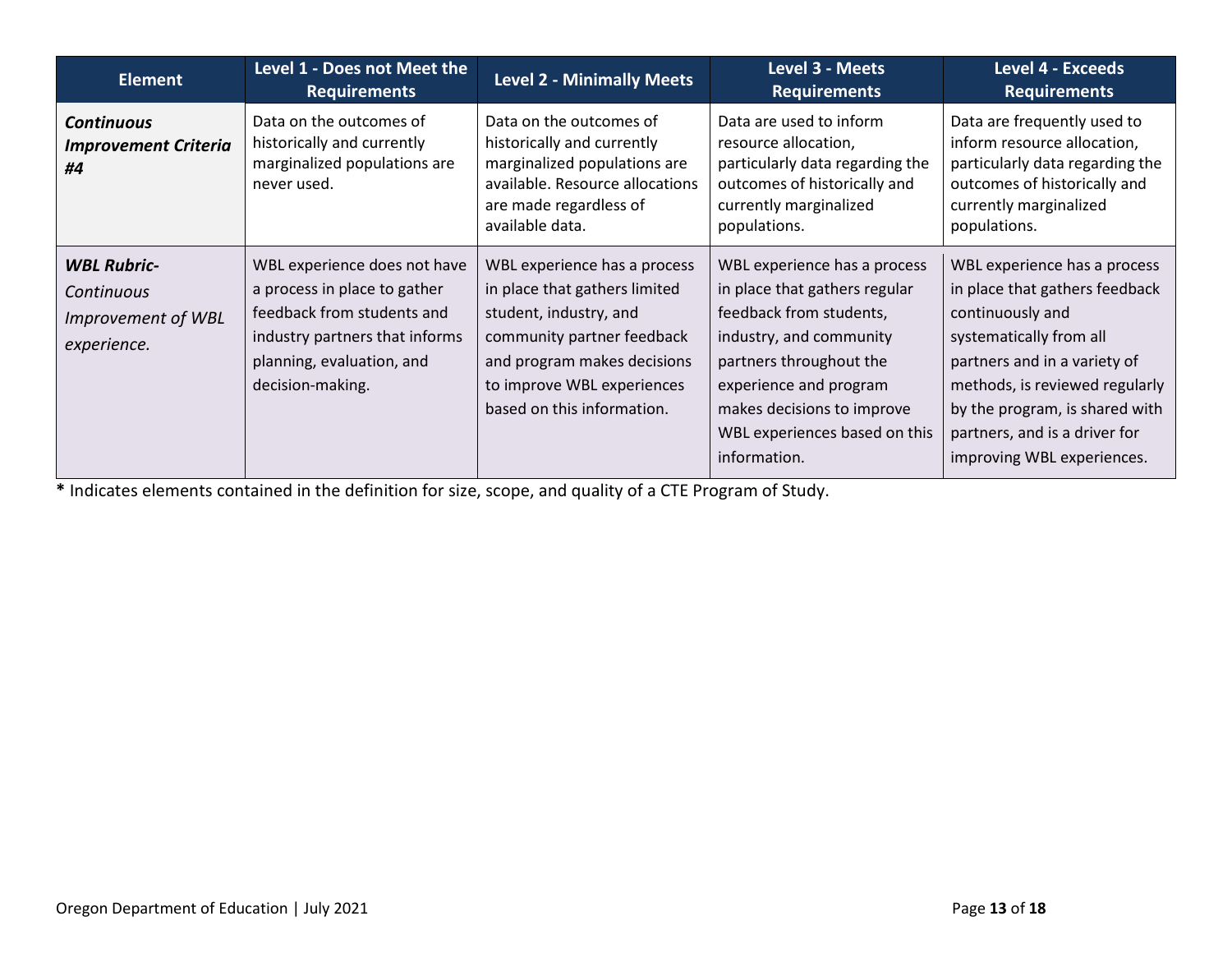### **Student Support Services**

#### *Career Connected Learning*

Provides quality, accurate, and timely information and support that will help students identify, pursue, transition, and complete pathways to future careers. Career Connected Learning should include activities and opportunities within the four domains of Awareness, Exploration, Preparation and Training. (Work-Based Learning occurs in the Preparation and Training domains of Career Connected Learning.)\*

| <b>Element</b>                                         | Level 1 - Does not Meet the<br><b>Requirements</b>                                                                                                                            | <b>Level 2 - Minimally Meets</b>                                                                                                                                             | Level 3 - Meets<br><b>Requirements</b>                                                                                                                                                                                                                                                                                                        | <b>Level 4 - Exceeds</b><br><b>Requirements</b>                                                                                                                                                                                                                                                                                                                                                                                                                                                                                                                                                                               |
|--------------------------------------------------------|-------------------------------------------------------------------------------------------------------------------------------------------------------------------------------|------------------------------------------------------------------------------------------------------------------------------------------------------------------------------|-----------------------------------------------------------------------------------------------------------------------------------------------------------------------------------------------------------------------------------------------------------------------------------------------------------------------------------------------|-------------------------------------------------------------------------------------------------------------------------------------------------------------------------------------------------------------------------------------------------------------------------------------------------------------------------------------------------------------------------------------------------------------------------------------------------------------------------------------------------------------------------------------------------------------------------------------------------------------------------------|
| <b>Career Connected</b><br><b>Learning Criteria #1</b> | Few CTE students have a<br>personalized education and<br>career plan that identifies a<br>CTE secondary pathway. Some<br>career development tools and<br>activities are used. | Some CTE students have a<br>personalized education and<br>career plan. Career<br>development tools and<br>activities are used regularly.                                     | Most CTE students in the<br>program of study have a<br>personalized education and<br>career plan that is updated<br>yearly and informed by career<br>development tools and<br>activities that reflect student<br>interests, preferences, and<br>abilities, and informs course<br>selection and planning for<br>further education and careers. | All CTE students in the<br>program of study engage fully<br>and reflect upon their<br>personalized education and<br>career plan that has been<br>updated yearly and is informed<br>by career development tools<br>and activities that focus on<br>student interests, preferences,<br>and abilities. The students<br>review and revise their plans<br>for further education and<br>careers based on their<br>engagement in courses of<br>study and career awareness<br>and exploration activities.<br>Additionally, their plan is<br>utilized for planning and<br>documenting experiences and<br>skills developed through WBL. |
| <b>Career Connected</b><br><b>Learning Criteria #2</b> | No information is being<br>provided to students on CTE<br>programs and activities, post-<br>high school application<br>procedures, and related career<br>opportunities.       | Limited information is being<br>provided to students on CTE<br>programs and activities, post-<br>high school application<br>procedures, and related career<br>opportunities. | Easily accessible and quality<br>information is provided and<br>readily available to most<br>students on CTE programs and<br>activities, postsecondary<br>options, application processes<br>and procedures, and related<br>career opportunities.                                                                                              | High quality, accurate, and<br>timely information is provided<br>to all students and their<br>parents/guardians, as<br>appropriate, on CTE programs<br>and activities, at secondary<br>and postsecondary levels,<br>application processes and                                                                                                                                                                                                                                                                                                                                                                                 |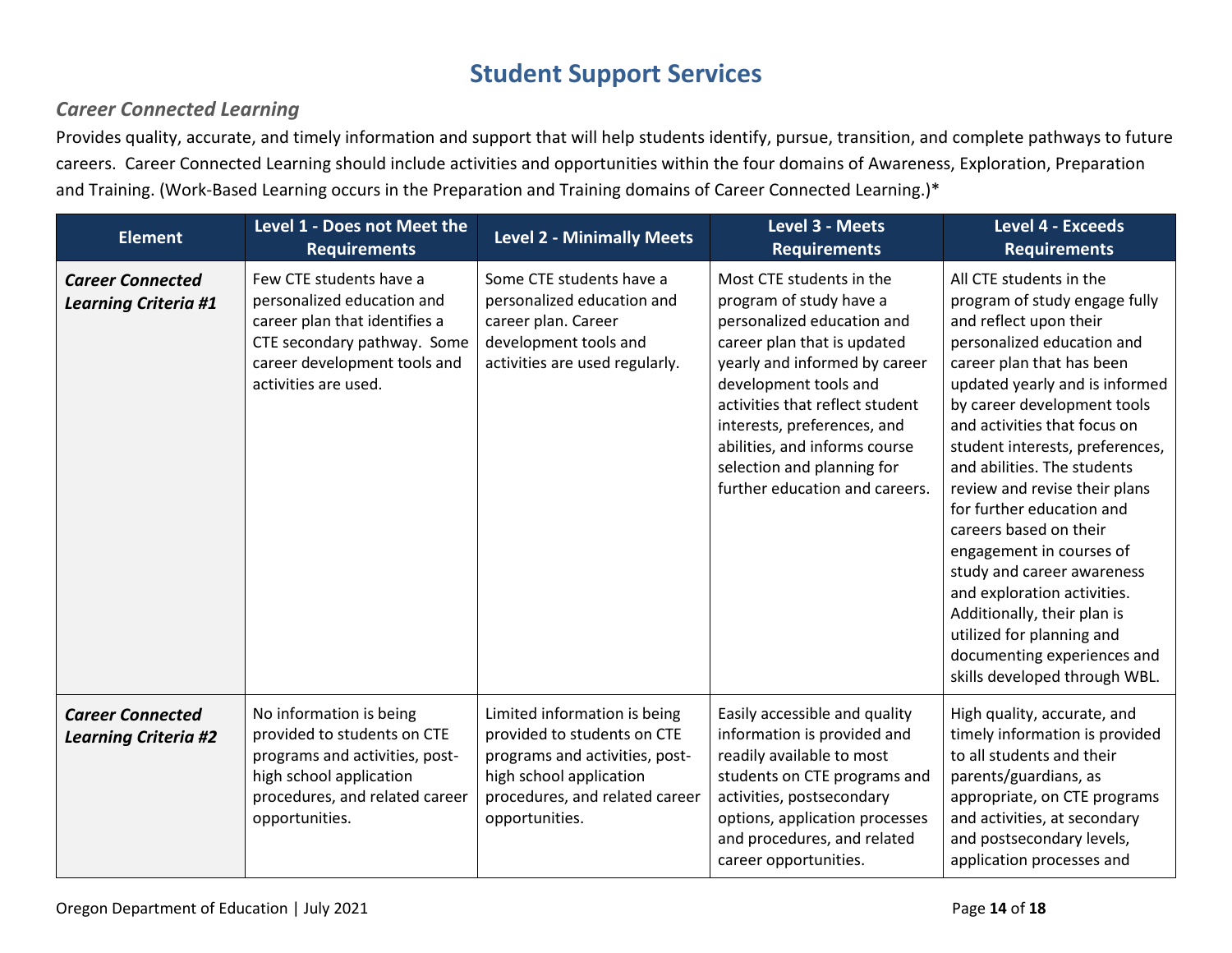| <b>Element</b>                                         | Level 1 - Does not Meet the<br><b>Requirements</b>                                                                                                                      | <b>Level 2 - Minimally Meets</b>                                                                                                                                                                                                                      | Level 3 - Meets<br><b>Requirements</b>                                                                                                                                                                                                                                                                                                                                                                                        | <b>Level 4 - Exceeds</b><br><b>Requirements</b>                                                                                                                                                                                                                                                                                                                                                                                                     |
|--------------------------------------------------------|-------------------------------------------------------------------------------------------------------------------------------------------------------------------------|-------------------------------------------------------------------------------------------------------------------------------------------------------------------------------------------------------------------------------------------------------|-------------------------------------------------------------------------------------------------------------------------------------------------------------------------------------------------------------------------------------------------------------------------------------------------------------------------------------------------------------------------------------------------------------------------------|-----------------------------------------------------------------------------------------------------------------------------------------------------------------------------------------------------------------------------------------------------------------------------------------------------------------------------------------------------------------------------------------------------------------------------------------------------|
|                                                        |                                                                                                                                                                         |                                                                                                                                                                                                                                                       |                                                                                                                                                                                                                                                                                                                                                                                                                               | procedures, and related career<br>preparation and training<br>opportunities.                                                                                                                                                                                                                                                                                                                                                                        |
| <b>Career Connected</b><br><b>Learning Criteria #3</b> | Limited to no career<br>connected learning activities<br>available to support students<br>in their awareness and<br>exploration of career options<br>and opportunities. | Occasional and somewhat<br>aligned career connected<br>learning activities are available<br>to support students in their<br>awareness and exploration of<br>career options and<br>opportunities.                                                      | Comprehensive and robust<br>system of career connected<br>learning that is coordinated<br>and sequenced that promotes<br>and supports participation in<br>WBL, and facilitates the career<br>decision-making process and<br>planning of all students both<br>prior to entering and during<br>the program of study.<br>(WBL Rubric level 3)                                                                                    | Frequent and consistently<br>aligned career connected<br>learning activities are available<br>and coordinated to support<br>student participation in<br>courses and WBL opportunities<br>that prepare and train them<br>for career options and<br>pathways.<br>(WBL Rubric level 4)                                                                                                                                                                 |
| <b>Career Connected</b><br><b>Learning Criteria #4</b> | No communication or<br>collaboration between CTE<br>teachers and guidance,<br>counseling, and advisement<br>professionals within the<br>secondary setting.              | Limited communication or<br>collaboration between CTE<br>teachers and guidance,<br>counseling, and advisement<br>professionals from secondary<br>and postsecondary institutions<br>for providing information to<br>students about CTE<br>programming. | Regular communication and<br>collaboration between CTE<br>teachers and guidance,<br>counseling, and advisement<br>professionals from secondary<br>and postsecondary institutions<br>ensure access to current CTE<br>program information and<br>training, regional occupation<br>trends, and current career<br>information resources in order<br>to assist students in education,<br>career planning, and decision-<br>making. | Comprehensive and aligned<br>communication and<br>collaboration in place between<br>CTE teachers and guidance,<br>counseling, and advisement<br>professionals from secondary<br>and postsecondary institutions<br>for students to use current CTE<br>program information and<br>training, regional occupation<br>trends, and current career<br>information resources in order<br>to support their decision-<br>making and chosen career<br>pathway. |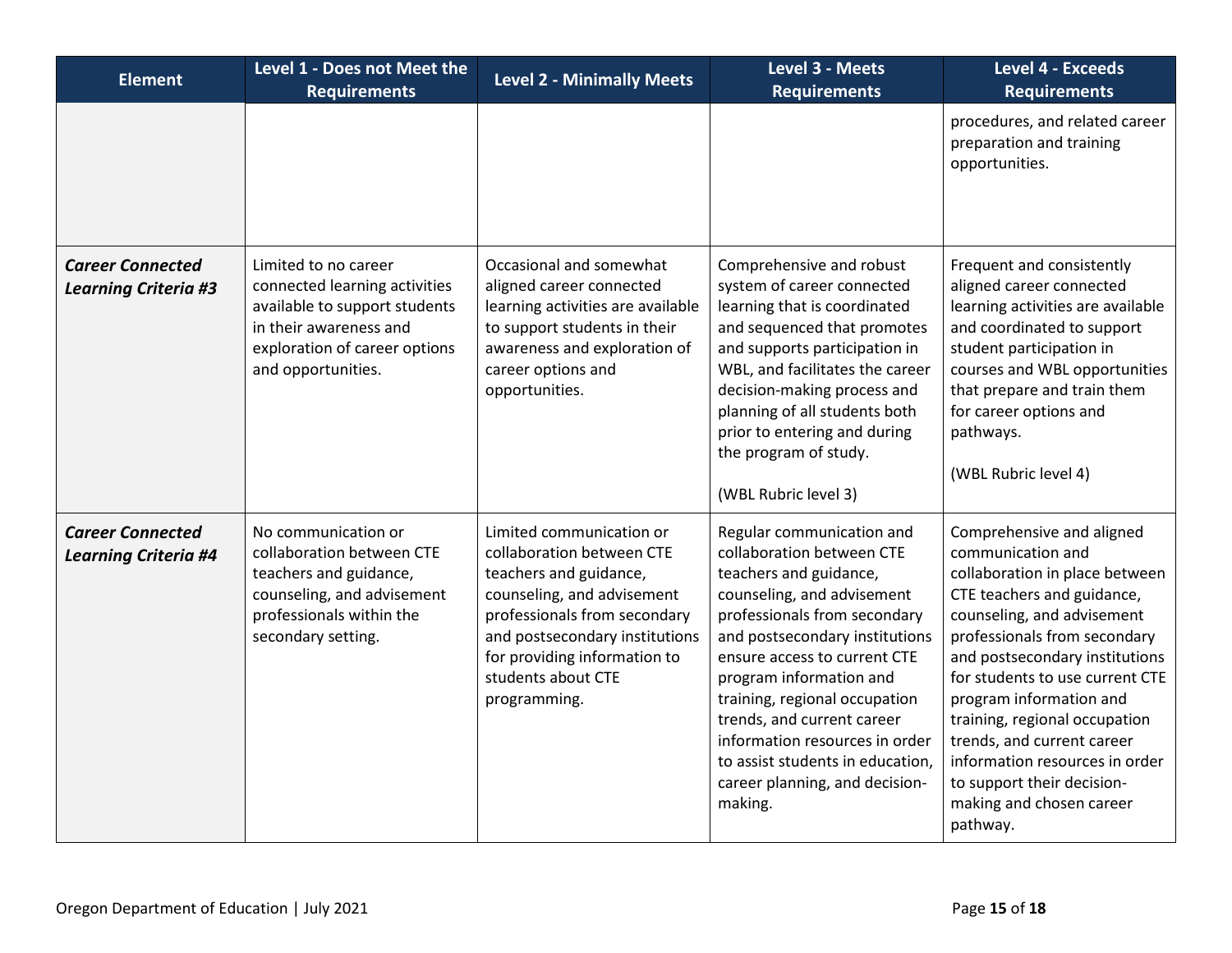| <b>Element</b>                                                             | Level 1 - Does not Meet the<br><b>Requirements</b>                                                                                                                          | <b>Level 2 - Minimally Meets</b>                                                                                                                                                              | Level 3 - Meets<br><b>Requirements</b>                                                                                                                                              | <b>Level 4 - Exceeds</b><br><b>Requirements</b>                                                                                                                                                                               |
|----------------------------------------------------------------------------|-----------------------------------------------------------------------------------------------------------------------------------------------------------------------------|-----------------------------------------------------------------------------------------------------------------------------------------------------------------------------------------------|-------------------------------------------------------------------------------------------------------------------------------------------------------------------------------------|-------------------------------------------------------------------------------------------------------------------------------------------------------------------------------------------------------------------------------|
| <b>Career Connected</b><br><b>Learning Criteria #5</b><br>(Secondary)      | Students are unaware of<br>and/or are not engaging in the<br>career services and academic<br>advising of postsecondary<br>institutions that offer CTE<br>Programs of Study. | Students are aware of and<br>introduced to the navigation of<br>career services and academic<br>advising of postsecondary<br>institutions that relate to their<br>secondary program of study. | Students are engaged in and<br>beginning to use the career<br>services and academic advising<br>of postsecondary institutions<br>that align to their secondary<br>program of study. | Students are fully engaged and<br>interacting with career<br>services and academic advising<br>of postsecondary institutions<br>that align and articulate with<br>their chosen career pathway.                                |
| <b>Career Connected</b><br><b>Learning Criteria #5</b><br>(Post-Secondary) | Students are unaware of<br>career services and academic<br>advising at their college.                                                                                       | Students are aware of and<br>introduced to career services,<br>academic advising, and other<br>job search tools.                                                                              | Students are using career<br>services, academic advising,<br>and other career building tools<br>to plan their career.                                                               | Students are fully engaged in<br>planning their post-college<br>career, including use of career<br>services, advising, job boards,<br>professional organizations,<br>and plans for future training<br>for career advancement. |
| <b>Career Connected</b><br><b>Learning Criteria #6</b>                     | Historically and currently<br>marginalized populations do<br>not have equitable access to<br>career pathways, and no plans<br>have been made to improve<br>access.          | Historically and currently<br>marginalized populations do<br>not have equitable access to<br>career pathways, but plans<br>have been made to improve<br>access.                               | Historically and currently<br>marginalized populations have<br>equitable access to career<br>pathways.                                                                              | Historically and currently<br>marginalized populations have<br>equitable access to career<br>pathways and plans have been<br>made to retain equitable<br>access.                                                              |

**\*** Indicates elements contained in the definition for size, scope, and quality of a CTE Program of Study.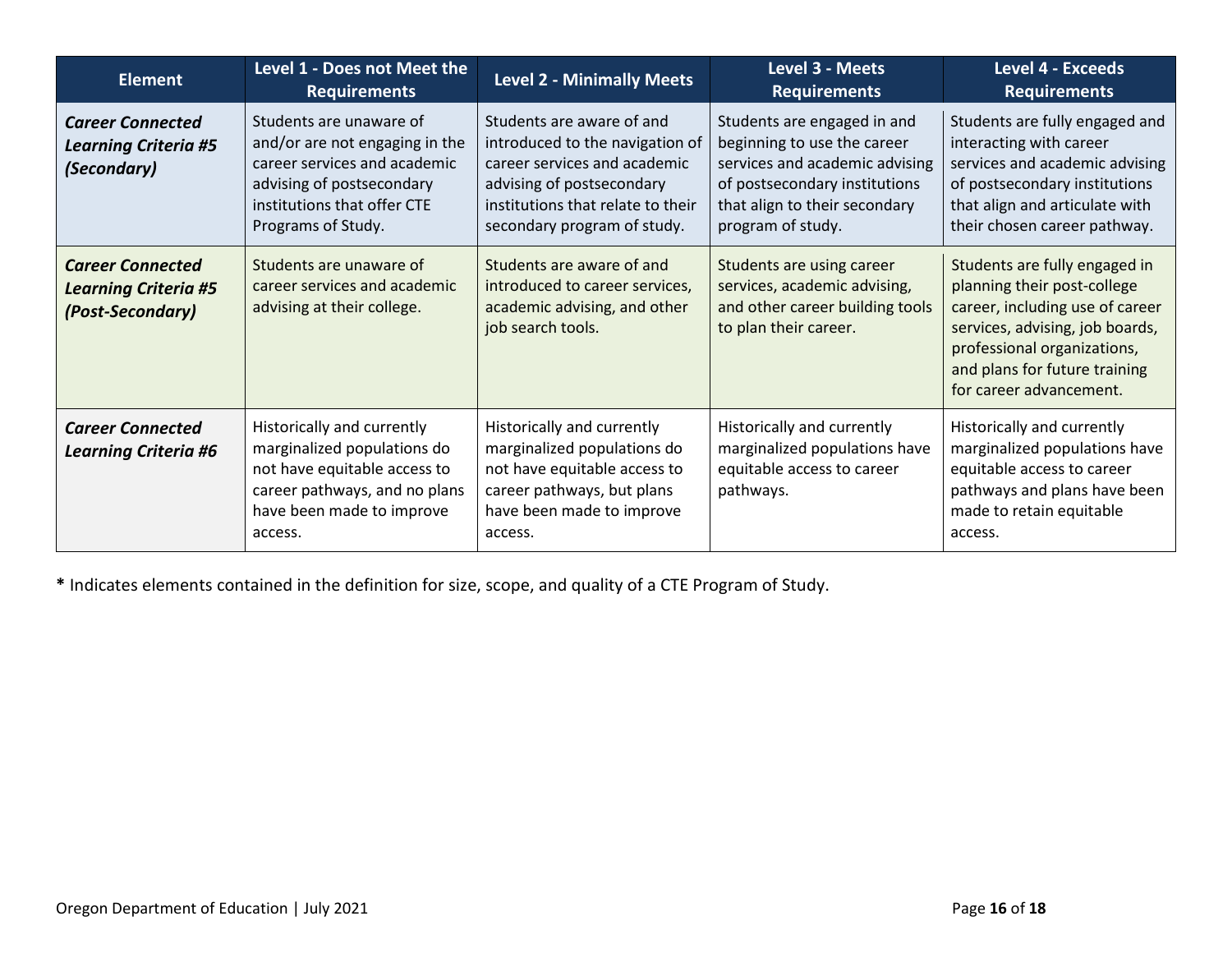### **Professional Development**

Promotes instructor professional growth that aligns with long term program goals.

| <b>Element</b>                                    | Level 1 - Does not Meet the<br><b>Requirements</b>                                                                                                                      | <b>Level 2 - Minimally Meets</b>                                                                                                                                             | Level 3 - Meets<br><b>Requirements</b>                                                                                                                                                                                                           | <b>Level 4 - Exceeds</b><br><b>Requirements</b>                                                                                                                                                                                                                                                                               |
|---------------------------------------------------|-------------------------------------------------------------------------------------------------------------------------------------------------------------------------|------------------------------------------------------------------------------------------------------------------------------------------------------------------------------|--------------------------------------------------------------------------------------------------------------------------------------------------------------------------------------------------------------------------------------------------|-------------------------------------------------------------------------------------------------------------------------------------------------------------------------------------------------------------------------------------------------------------------------------------------------------------------------------|
| Professional<br><b>Development Criteria</b><br>#1 | No evidence that professional<br>development is linked to<br>teaching practices in CTE<br>courses.                                                                      | Limited evidence that<br>professional development is<br>linked to teaching practices in<br>CTE courses.                                                                      | Regular evidence that<br>professional development is<br>linked to improvement of<br>teaching practices in the CTE<br>program.                                                                                                                    | Clear evidence that<br>professional development is<br>linked to recommendations<br>from business and industry<br>partners that promotes<br>innovation and development<br>of quality teaching practices in<br>the CTE program.                                                                                                 |
| Professional<br><b>Development Criteria</b><br>#2 | No information is being<br>provided to students on CTE<br>programs and activities, post-<br>high school application<br>procedures, and related career<br>opportunities. | Limited information is being<br>provided to students on CTE<br>programs and activities, post-<br>high school application<br>procedures, and related career<br>opportunities. | Easily accessible and quality<br>information is provided and<br>readily available to most<br>students on CTE programs and<br>activities, postsecondary<br>options, application processes<br>and procedures, and related<br>career opportunities. | High quality, accurate, and<br>timely information is provided<br>to all students and their<br>parents/guardians, as<br>appropriate, on CTE programs<br>and activities, at secondary<br>and postsecondary levels,<br>application processes and<br>procedures, and related career<br>preparation and training<br>opportunities. |
| Professional<br><b>Development Criteria</b><br>#3 | Professional development<br>goals, plans, and participation<br>are loosely tied to CTE.                                                                                 | Professional development<br>goals, plans, and participation<br>are loosely tied to<br>documented CTE program<br>goals.                                                       | Professional development<br>goals, plans, and participation<br>are somewhat aligned to<br>documented CTE program<br>goals.                                                                                                                       | Professional development<br>goals, plans, and participation<br>are clearly aligned to<br>documented CTE program<br>local needs assessment and<br>include business and industry<br>input.                                                                                                                                      |